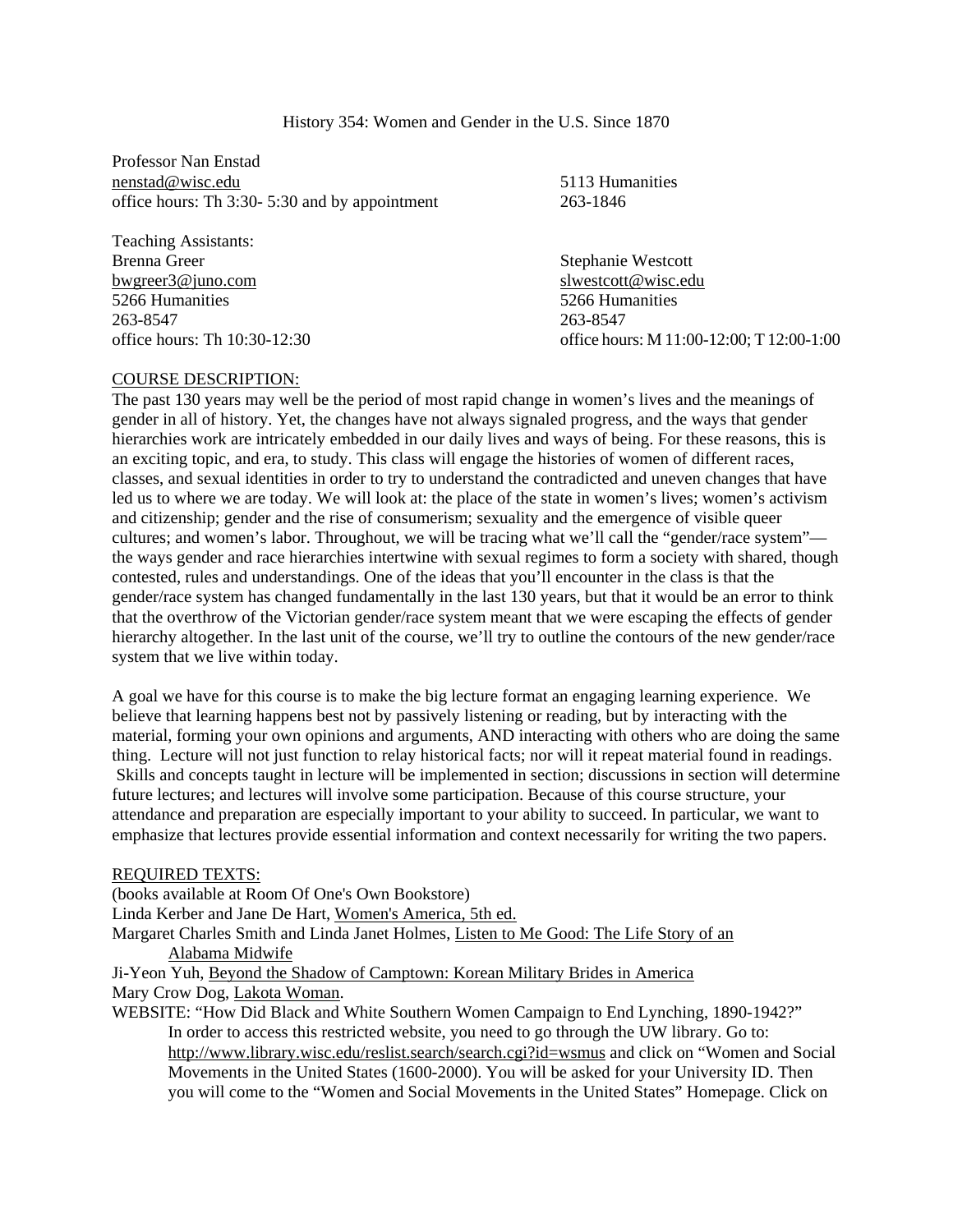"Documents Projects" and scroll down until you find "How Did Black and White Southern Women Campaign to End Lynching, 1890-1942?" Click "View Document Project." This will bring you to the Introduction. At the bottom of that page, there is a link to "Document List." All assigned documents in unit one are found on this list. You may also access this website by looking in Madcat under title, Women and Social Movements in the United States, and following directions above.

## COURSE REQUIREMENTS:

### 1. Participation (10%):

Participation is based on quality and quantity of your contributions to section discussions. We expect you to attend all lectures and section meetings, to be prepared, and to contribute to the group endeavor in section and lecture.

## 2.Two Papers Based on Primary Sources (15% each):

These papers will be critical interpretations of primary documents. 3-4 pages typed (plus citations). You will be asked to formulate an argument based on these sources and informed by other readings and class lectures.

### 3.Poster Project (15%):

This project will allow you to conduct primary historical research on a topic related to activism in the post 1960 era. There is no paper attached to this assignment; research will be presented on a poster in discussion section.

## 4. Two Quizzes (12.5% each):

Quizzes will be short-answer in format and will be based on lectures and readings. You will receive a study sheet in advance of each quiz.

## 5. Final Paper (20%)

This 5 page paper will ask you to synthesize readings and lectures in a well-crafted argument in response to a given topic. *NOTE:* Anyone with a 93% average or above on all of the above assignments, including participation, will be excused from the final paper. We will let you know by Friday April 29. Because our exam date is early in exam week, the final paper topic will be distributed on April 26.

## COURSE SCHEDULE:

# UNIT ONE ANTI-LYNCHING MOVEMENTS 1880-1923: THE VICTORIAN GENDER/RACE SYSTEM AND EFFORTS TO OPPOSE IT

# Week 1

1/18 Introduction. No Reading Assignment

1/20 The Rape Myth, Miscegenation, and the Victorian Gender/Race System *Reading*: Pascoe, "Ophelia Paquet" Women's America pp. 275-280. WEBSITE: "How Did Black and White Southern Women Campaign to End Lynching, 1890- 1942?" Documents 5A (Thomas Nelson Page) and 5B (Mary Church Terrell). [note: see list of required texts for directions on how to access this website.]

Week 2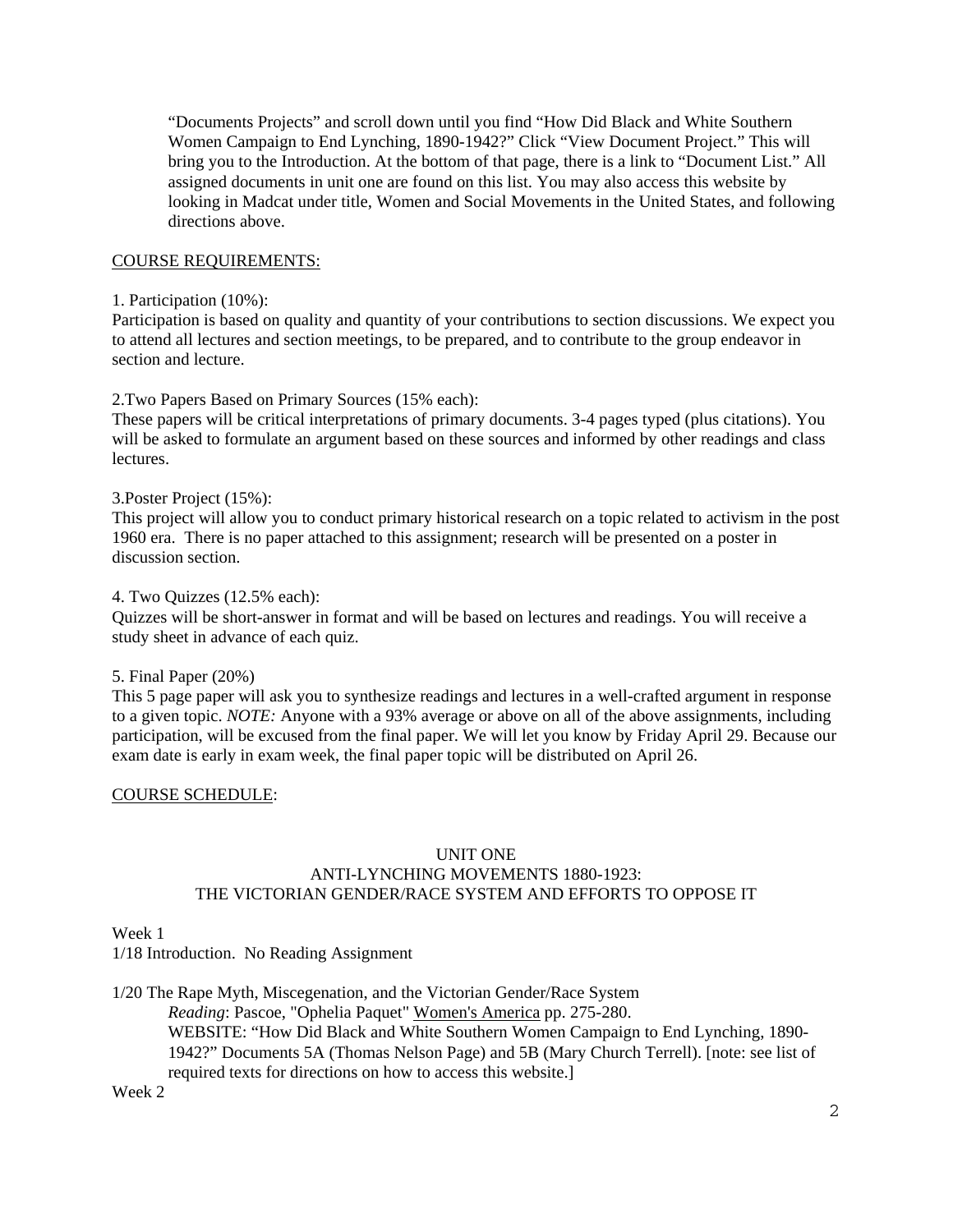1/25 Black Women Organize Against Lynching

*Reading:* Hunter, "Reconstruction and the Meanings of Freedom," Women's America pp. 235- 246; WEBSITE: "How Did Black and White Southern Women Campaign to End Lynching, 1890-1942?" Introduction and Documents 2, 3 and 4 (Francis E.W. Harper, and Ida B. Wells).

1/27 The Fruits of Interracial Cooperation in Anti-Lynching Activism

*Reading:* WEBSITE: "How Did Black and White Southern Women Campaign to End Lynching, 1890-1942?" Documents 1, 6 and 7 (Abel Meeropol, Charlotte Hawkins Brown).

Week 3

2/1 Why Was the Association of Southern Women for the Prevention of Lynching a Whites-Only Group?

*Reading:* Gilmore, "Forging Interracial Links" Women's America pp. 286-296; WEBSITE: "How Did Black and White Southern Women Campaign to End Lynching, 1890- 1942?" Documents 16, 17, 18, 20, 21 (ASWPL).

# UNIT TWO

# PARADOXES OF EMPOWERMENT 1890-1940: THE VICTORIAN GENDER/RACE SYSTEM DECLINES BUT A NEW ONE EMERGES

2/3 Industrial Labor, Consumer Culture, and the Paradoxes of Empowerment *Reading:* Hall, "Disorderly Women" Women's America pp. 410-422.

Week 4

2/8 Chinese Immigrant Women and the Clash in Gender/Race Systems *Reading:* Yung, "Unbound Feet," Women's America pp. 302-310; Gordon, "Orphans and Ethnic Divisions" Women's America pp. 345-357.

 2/10 Prudes, Dudes, and Blues Queens: The Emergence of Visible Queer Cultures *Reading:* Listen to Me Good pp. 1-62; Handout on Passing Women. **PAPER #1 DUE AT THE BEGINNING OF LECTURE** 

# Week 5

2/15 The State, the Social Construction of Bodies, and Health *Reading*: Listen to Me Good pp. 63-156.

# 2/17 The Suffrage Movement and Consumer Space: Redefining the Public Sphere *Reading:* DuBois, "The Next Generation of Suffragists" pp. 358-364; "Mackenzie v. Hare, 1915" Women's America pp. 265-267; "Equal Suffrage (19<sup>th</sup>) Amendment, 1920" Women's America pp. 367-368.

# Week 6

2/22 The Paradoxes of Birth Control Availability

*Reading:* Sanger, "I resolved that women should have knowledge of contraception..." Women's America pp. 370-378; Reagan, "When Abortion Was a Crime" Women's America pp. 423-428.

2/24 How Gender and Race Shaped the Development and Demise of Welfare *Reading:* Kessler-Harris, "Designing Women and Old Fools" Women's America pp. 435-447; Jones, "Harder Times: The Great Depression" Women's America pp. 429-432.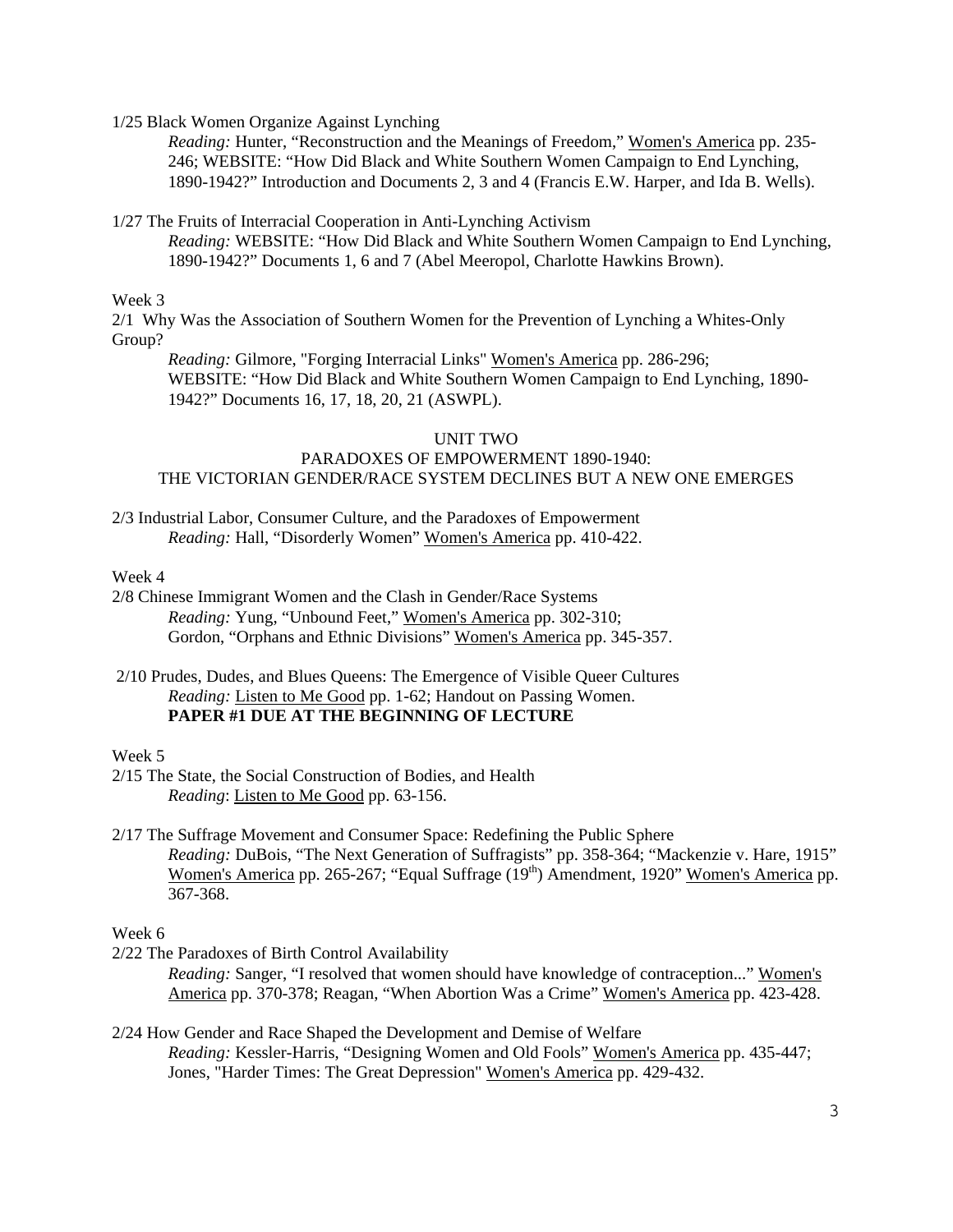Week 7

3/1 Consumerism and the Changing Female Body Ideal

*Reading:* Brumberg, "Fasting Girls" Women's America pp. 390-398; Cook, "Storms on Every Front," Women's America pp. 447-454; Lerner, "Life Interrupted," Women's America pp. 454- 459.

3/3 **QUIZ #1** No New Reading.

## UNIT THREE: THE WWII CRISIS AND THE 1950s: NEW OPPORTUNITIES EMERGE TO OPPOSE GENDER/RACE HIERARCHIES

#### Week 8 (*NOTE: Choose groups and topics for Poster assignment in section this week!)* 3/8 Why Was Rosie the Riveter Always White and Wearing Lipstick? Race, Gender & WWII Nationalism

*Reading:* Matsumoto, "Japanese-American Women" Women's America pp. 459-465; Milkman, "Gender at Work" Women's America pp. 466-477.

3/10 The Green, Green Grass of Home: the Toxicity of the Family Ideal *Reading*: Swerdlow, "Ladies' Day" Women's America pp. 517-532; Beyond the Shadow of Camptown, pp. 1-41.

## Week 9

3/15 Sexual Freedom and Sexual Deviance in the 1940s and 1950s *Reading:* Freedman, "Miriam Van Waters and the Burning of Letters" Women's America pp. 500- 507; Cahn, "'Mannishness,' Lesbianism, and Homophobia in US Women's Sports" Women's America pp. 508-517.

3/17 Bananas, Beaches, and Burkas: How War is Always Women's History *Reading:* Beyond the Shadow of Camptown, pp. 42-125.

3/22 and 3/24: SPRING BREAK!

Week 10

3/29 From Respectability to R-E-S-P-E-C-T: Women in the Civil Rights Movement *Reading:* Payne, "A Woman's War" Women's America pp. 532-536; Beyond the Shadow of Camptown pp. 154-221.

### UNIT FOUR:

# THE EMERGENCE OF A NEW, POST-INDUSTRIAL GENDER/RACE SYSTEM: MOVEMENTS, SPECTACLES, BODY REGIMES

3/31 Multiple Harbingers of the Post-WWII Feminist Movement

*Reading:* Horowitz, "Betty Friedan and the Origins of Feminism in Cold War America" Women's America pp. 481-495; Friedan, "The problem that has no name..." Women's America pp. 573-576; Gerda Lerner, "Neighborhood Women" Women's America pp. 496-500. **PAPER #2 DUE AT THE BEGINNING OF LECTURE**